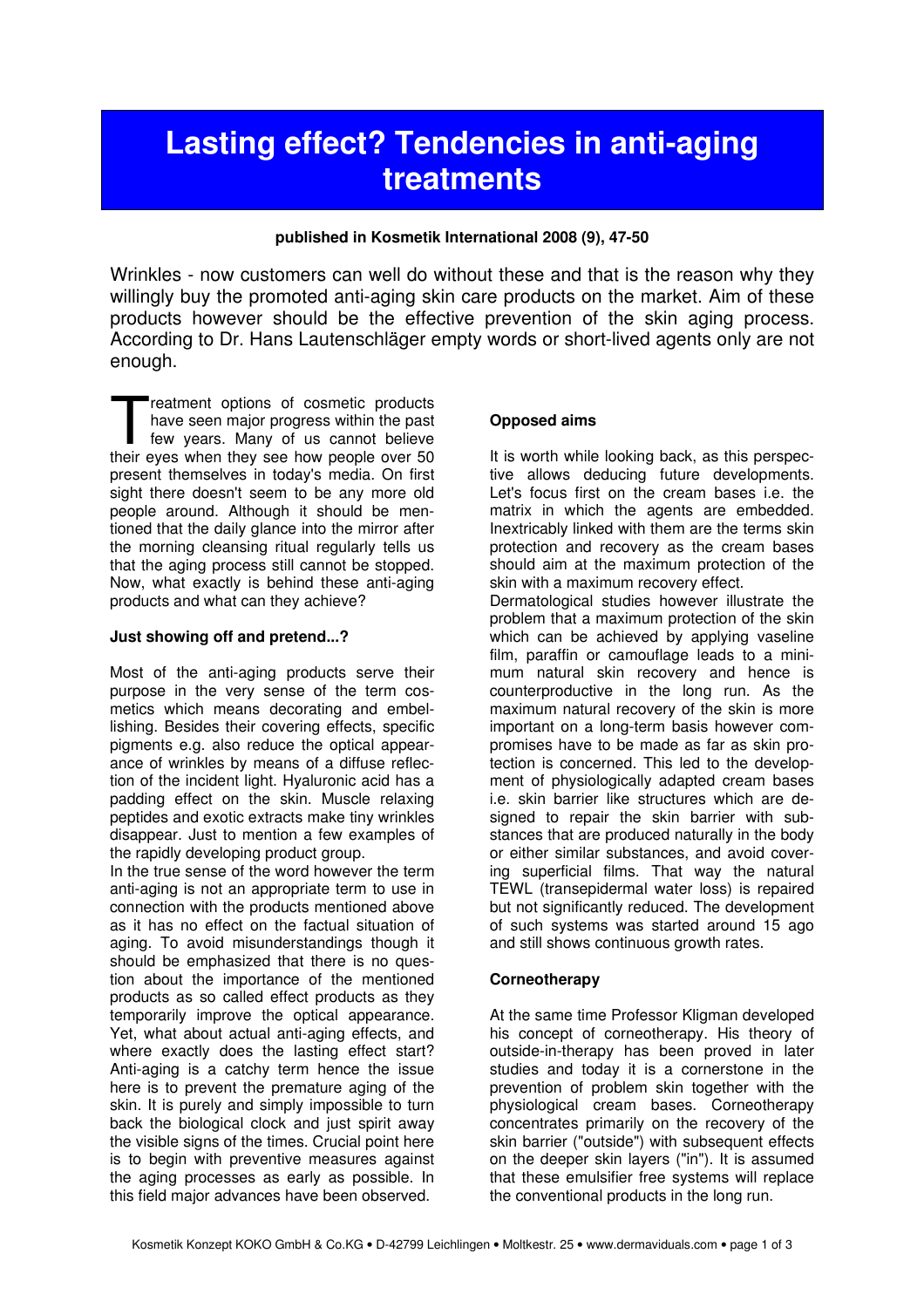# Well-adjusted skin protection

It is a matter of fact that a well-adjusted protection of the skin is of vital importance in corneotherapy. A principal column here is the protection against sun radiation which simultaneously is a major anti-aging protection by means of appropriate UV-A and UV-B filters. These protective measures however still are insufficient for particularly sun-addicted individuals. Also IR (infrared) radiation affects the skin and there are yet no filter substances discovered against it and even the prospects for a future remedy against their influence are rather poor. Besides the products on the market only common sense can help, in other words, it is recommended to stay in the shade. Continuous stress for the skin caused by day creams with UV filters should be avoided. This helps to ensure that the formation of the vitamins  $D_2$  (ergocalciferol) and  $D_3$  (cholecalciferol) is not prevented on a permanent basis.

Further skin protection is provided by the NMF (natural moisturizing factor). Its significance for the prevention and treatment of barrier disorders has been emphasized again and again by Professor Kligman who actually pioneered the idea.

In recent times it has been discovered that the NMF moreover provides the most important natural protection against free radicals. This information challenges the significance of a multitude of radical scavengers which still are seen as anti-aging agents. Specifically in this sector the typical mechanisms of the cosmetic market turn up again - the wave-like topicality of active agents which means that they appear and disappear again. The consumer has hardly got accustomed to an agent, when a new and obviously more effective one is on the market. This mechanism which is controlled by marketing and publicity campaigns will continue in the future, however will not contribute to a substantial improvement of anti-aging products. By contrast, the "old-fashioned" NMF will continue to be a topical issue. This also applies for a variety of well-known and well-proven active agents which are still very popular as e.g. vitamins or essential fatty acids.

# Conventional agents - still up to date

Also in the field of active agent cosmetics it is hardly possible to reinvent the wheel. Many substances which are very important ingredients of anti-aging products are well-known and still up to date. This applies e.g. for essential fatty acids which support the recovery of the natural skin barrier in form of linoleic acid and which therapeutically prevent inflammatory

processes by means of the skin-similar metabolites formed from linoleic acid, alpha-linolenic acid and gamma-linolenic acid. These processes are stressful for the skin in the long run and cause the aging process.

Phosphatidylcholine gained from lecithin which chemically binds linoleic acid also is a carrier element - in form of liposomes and nanoparticles. These, on the other hand are an important component of the extended corneotherapy. By means of carriers and the active agents they transported the skin barrier will be opened for the penetration of agents and subsequently closed again with barrier like base creams. This is also an adequate technique for the application of masks.

Appropriate active agents are, above all the vitamins A, C and E, and the vitamins of the Bfamily and their derivatives. Even in the future there will not be major changes as there is evidence that the substances mentioned support the skin recovery and have proved successful for decades.

## Cosmetics and medicine

In recent times two further substance groups have been added i.e. phytohormones and custom-made peptides. Both of the groups already have a major impact on the metabolism of the skin. The proof of efficacy indicates a pharmacological background and points to a rather important development i.e. the approach between medicine and cosmetics.

Medical wellness is increasingly important. Frequently wellness therapies are combined with anti-aging treatments. And customers' expectances are quite high. This means new opportunities for the cosmetic field but also competition as the current health policy contributes to the fact that more and more medical doctors are on the lookout for additional sources of income in order to secure their economic survival. That is how they discover these border areas and synergy fields.

# Extended margin

Consequently more and more practices are established with adjacent skin care institutes which concentrate their services on the areas mentioned before. This may result in a tough competition for already existing beauty institutes which are focused on conventional cosmetic treatments. Dermatological practices can also count on medical treatment techniques. Thus, it is a matter of taking countermeasures with appropriate concepts and professional training and of staying aware of these tendencies. The cosmetician is recommended to keep in mind that customer acquisition and loyalty in